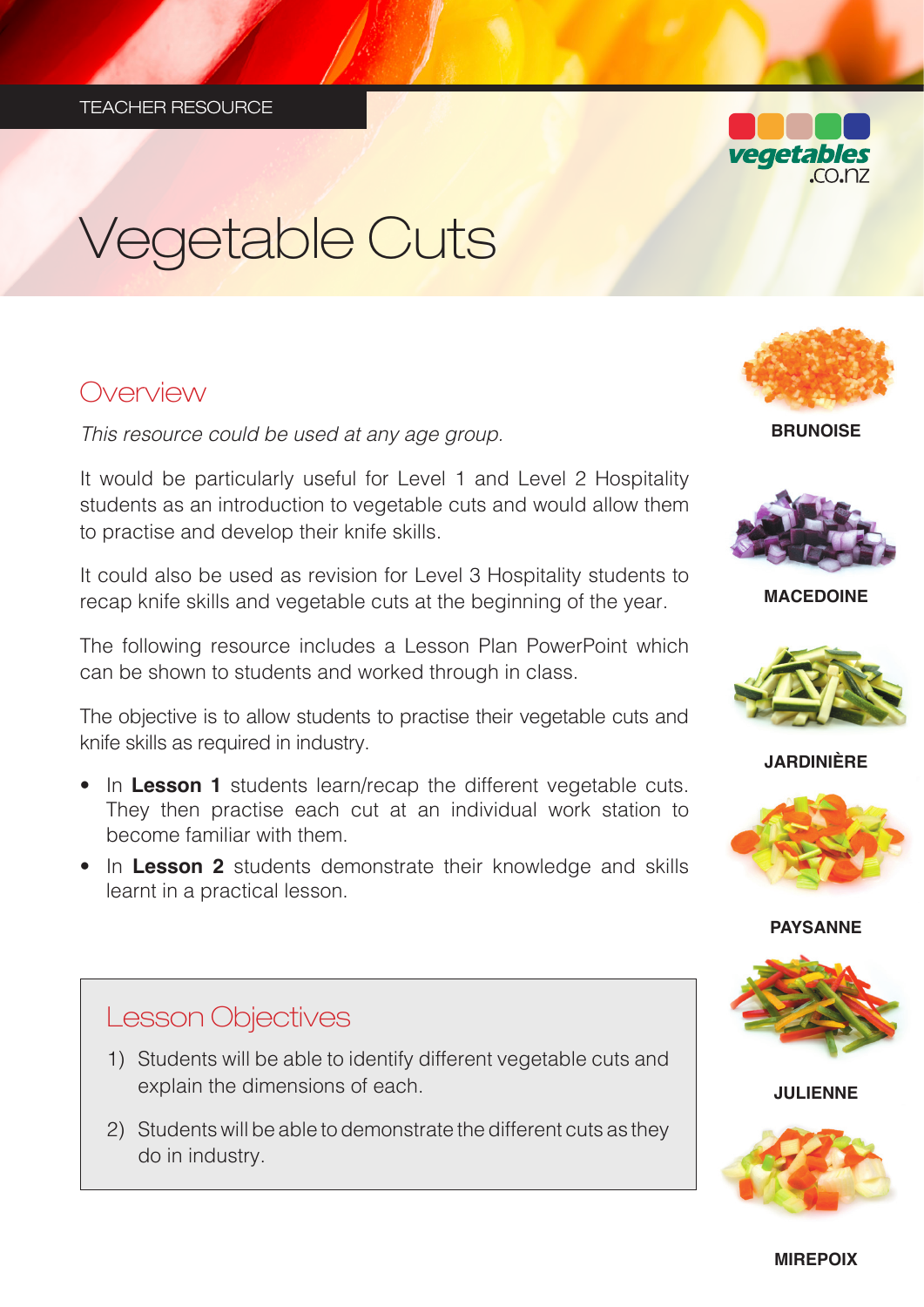

### Lesson one

#### **THEORY**

- 1. Work through the PowerPoint notes with students, discussing each vegetable cut and showing the dimensions/descriptions of the different vegetable cut.
- 2. Demonstrate to students each cut or show videos of how each cut is done.
- 3. Students are to make notes and sketch a picture of each cut using the vegetable rulers as a measurement guide for each one.

#### **PRACTICAL**

- 1. Students set up a practical work station and prepare to chop vegetables. i.e. wash hands and sanitize tables, set up cutting board with wet cloth underneath it.
- 2. Teacher to print off the template of the different cuts (shown below) or allow students to fold a piece of paper into 6 and write their own headings. If you are using the activity as an extension for Level 3 Hospitality students you may wish to have them remember their own headings or do a wider range of vegetable cuts.
- 3. Students use their notes and rulers to attempt the vegetable cuts.

#### **PEER EVALUATION**

Students are to take a photo of their finished cuts once completed and use these photos for self and peer evaluation (see questions on PowerPoint presentation).

Students may use the vegetable cuts user guide or rulers as a way of marking their work or peer assessing once they have attempted the cuts. They can compare their own and their partner's work to the correct measurements and make suggestions for improvement.

Link to PDF Poster Resource – Vegetable Cuts www.vegetables.co.nz/resources/1files/pdf/poster\_vegetable\_cuts\_A3.pdf

#### **DIFFERENTIATION**

Some students may achieve all 6 cuts in the allotted time, or some may only achieve 4 or 5. Whether or not they can produce cuts of a good enough quality will also be dependent on their ability.

#### **HOMEWORK**

Students are to learn the different vegetable cuts and complete the attached worksheet in preparation for their practical lesson tomorrow.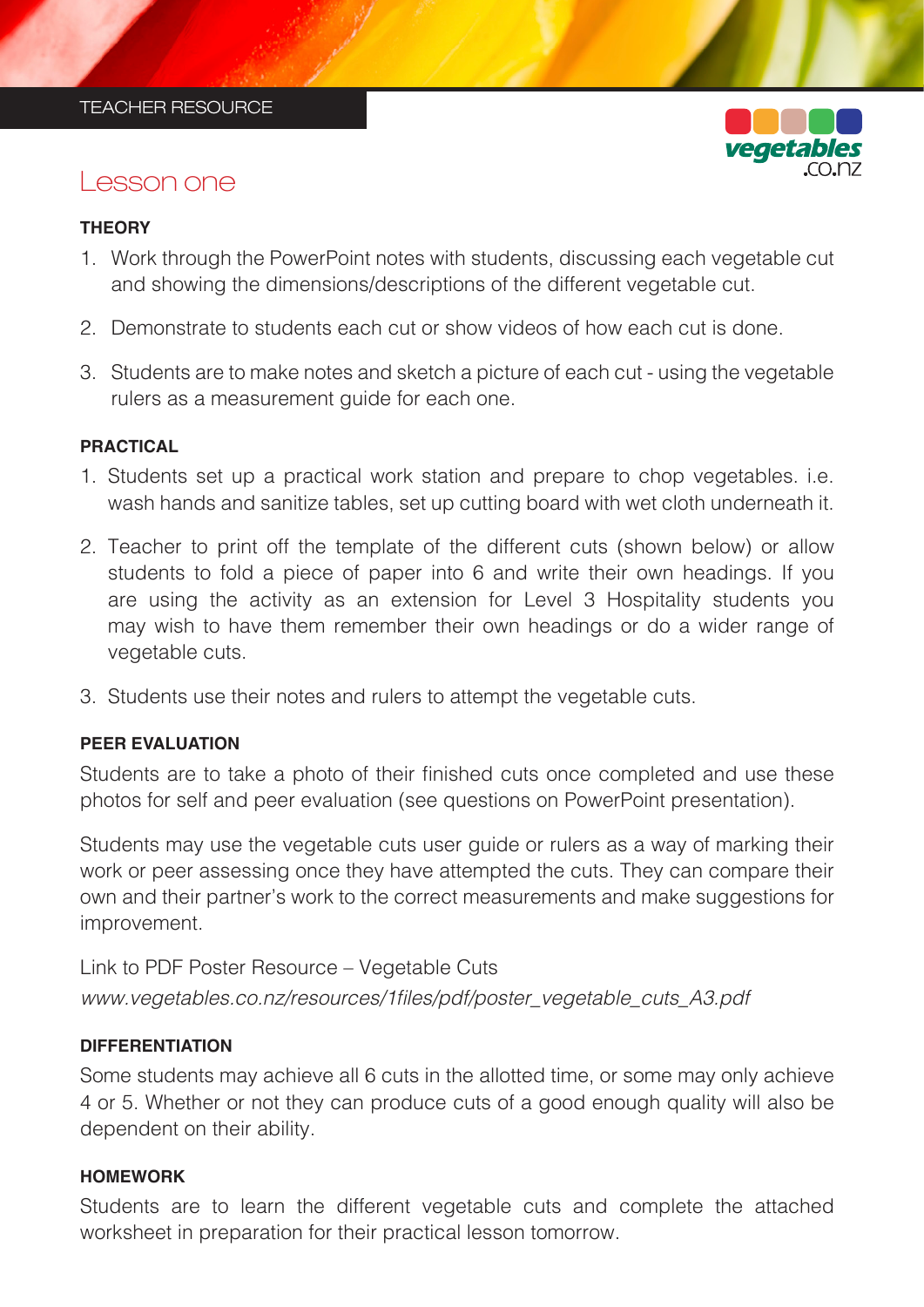## Lesson two

Practical Lesson – Students are to cook the following dish which includes a range of the vegetable cuts learnt from the previous day.

#### **VEGETABLE CUTS SOUP**

*Ingredients (serves 1)* 

¼ onion, macedoine ¼ carrot, brunoise 1 tsp canola oil ½ courgette or ¼ stick celery, jardine 1 cup water Pinch salt ¼ cup chiffonade spinach ½ spring onion, julienne ½ slice cheese on toast

#### *Method*

- 1. Stir fry onion and carrot in the oil for 2 minutes.
- 2. Add courgette or celery and water, bring to boil, reduce heat and simmer for 5 minutes.
- 3. Add spinach and spring onion.
- 4. Place cheese on toast in bottom of soup bowl, pour over vegetable cuts soup.